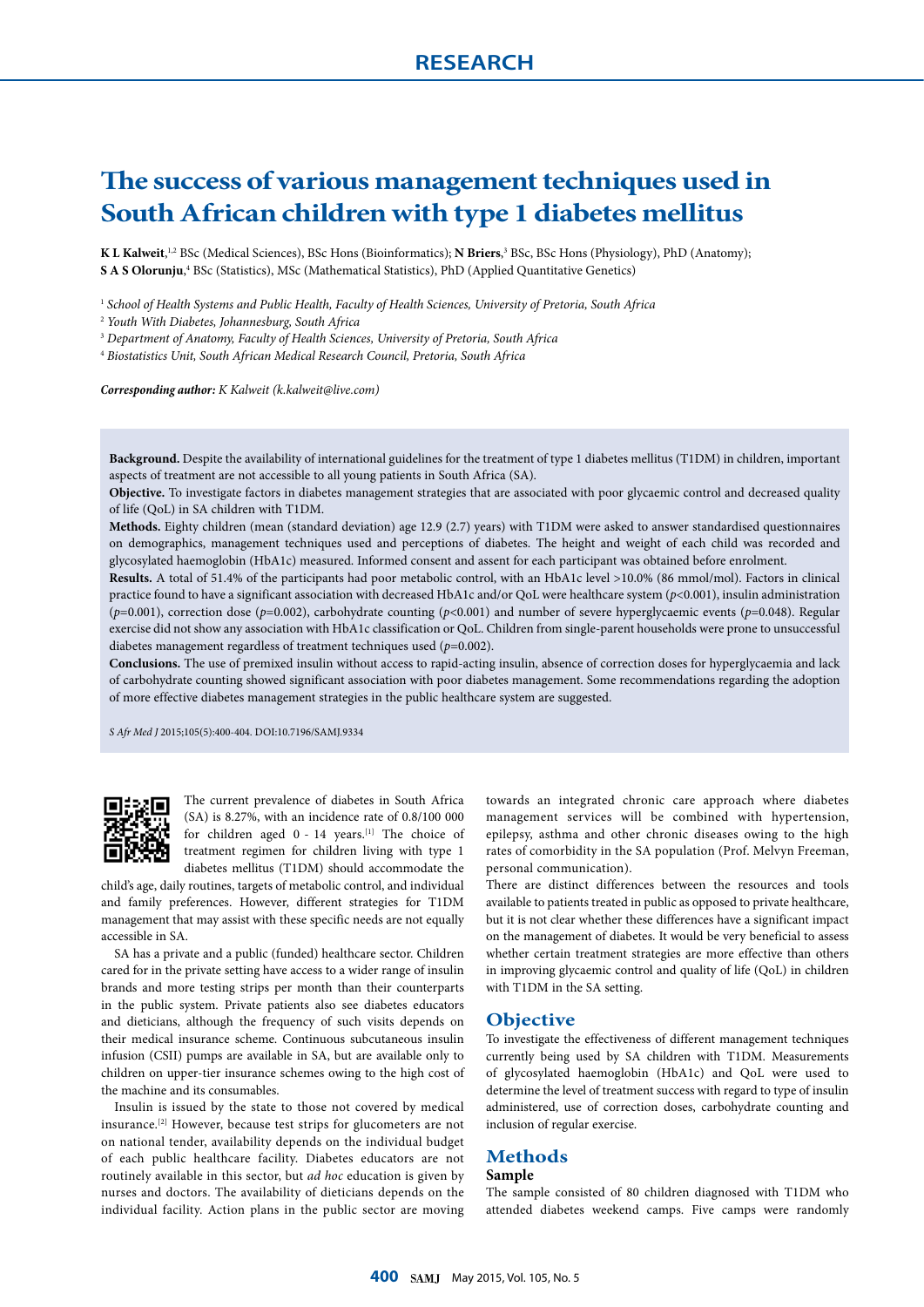selected from different regions of SA. A diabetes nurse evaluated whether children met the inclusion criteria, which included being SA citizens, >12 months since the diagnosis of diabetes (in order to limit the effect of residual pancreatic function), and age 7 - 18 years at the time of data collection. All the children who were eligible for the study were contacted to ensure an equal opportunity to participate. Only children who signed assent and whose parents gave informed consent were enrolled. A cross-sectional study design was approved by the Research Ethics Committee of the University of Pretoria.

## **Data collection**

Participants were asked to answer the Novo Nordisk Quality of Life for Youth Questionnaire, the Joslin Problem Areas in Diabetes (PAID) questionnaire, and a newly designed study questionnaire on demographics, management and perceptions of diabetes. The latter questionnaire was validated before implementation by means of a pilot study. The height and weight of each child was recorded and HbA1c measured using the A1CNow+ Multi-test system (Bayer HealthCare, USA).

#### **Data analysis**

Because the A1CNow+ system has an upper limit of detection at 13.0% (118 mmol/ mol), HbA1c was converted to HbA1c classification according to the American Diabetes Association guidelines.[3] Table 1 shows that targets are slightly more stringent for adolescents. Special consideration was given to vulnerability to hypoglycaemia in younger children because of their spontaneous physical activity and their difficulty in recognising symptoms of hypoglycaemia.

Statistical analyses were performed using Stata version 12 (Stata Corporation, USA), with a two-sided significance cut-off level of ≤0.05. Group comparisons for categorical variables were performed using Fisher's exact test. The Spearman rank correlation coefficient was used to evaluate the relationship between continuous variables. Student's *t*-test or the Kruskal-Wallis test was used to determine differences between continuous variables according to the data distribution profile.

#### **Results**

A summary of the demographic characteristics of the sample, diabetes treatment strategies used and any association of these variables with HbA1c classification or QoL is shown in Table 2. Of the participants,

| Table 1. HbA1c levels classified according to American Diabetes Association guidelines <sup>[3]</sup> |                            |                             |  |  |
|-------------------------------------------------------------------------------------------------------|----------------------------|-----------------------------|--|--|
|                                                                                                       | HbA1c, % (mmol/mol)        |                             |  |  |
| <b>HbA1c</b> classification                                                                           | Children aged 7 - 12 years | Children aged 13 - 18 years |  |  |
| Good                                                                                                  | $\leq 8.0(64)$             | $\leq$ 7.5 (59)             |  |  |
| Fair                                                                                                  | $8.0 - 10.0(64 - 86)$      | $7.5 - 10.0$ (59 - 86)      |  |  |
| Poor                                                                                                  | $\geq$ 10.0 (86)           | $\geq$ 10.0 (86)            |  |  |



*Fig. 1. Proportion of children with poor HbA1c classification compared with those with fair or good classification according to different parental marital status.*

51.4% had poor metabolic control, with an HbA1c level >10.0% (86 mmol/mol). A significant association was found between HbA1c classification and healthcare system (*p*<0.001), parental marital status (*p*=0.002), insulin administration (*p*=0.001), correction dose (*p*=0.002), carbohydrate counting (*p*<0.001) and number of severe hyperglycaemic events (*p*=0.048). Fig. 1 shows the proportion of children with poor HbA1c in relation to parental marital status. A high score on the Novo Nordisk QoL questionnaire, on which possible scores range from 0 to 100, indicates a high negative impact of T1DM on QoL and a low score little or no impact. The average score obtained for the sample was 28.7. The total impact of diabetes on QoL as experienced by the children was therefore not significant. However, poorer metabolic control was associated with decreased QoL, specifically in the categories of parental issues, worries about diabetes and self-rated health perception, pointing to the social consequences of poor metabolic control. According to the PAID questionnaire, an extremely low score (0 - 10) combined with poor glycaemic control may be indicative of denial. The average score for the sample

was calculated as 21.2, showing no major issues overall. A significant association was found between QoL and HbA1c classification (*p*<0.001), healthcare system (*p*<0.001), social designation (*p*=0.009), parental marital status (*p*=0.005), carbohydrate counting (*p*=0.004) and number of severe hyperglycaemic events  $(p=0.021)$ .

Ten children (90.9%) using premixed insulin were classified as having poor HbA1c control, with a significant proportion (*p*<0.001) treated in the public healthcare system. In contrast, 24 children (54.6%) using multiple daily injections (MDIs) had a poor HbA1c. Insulin pumps were used only in the private healthcare sector, with 3 (17.7%) having poor glycaemic control. Eleven participants (84.6%) who used no correction dose for hyperglycaemia were classified as having poor HbA1c. Thirty-five per cent were unable to give correction doses because they had been prescribed premixed insulin without separate rapid-acting insulin, while the rest used MDIs. There was a significant association between correction technique used and healthcare system (*p*<0.001), with absence of correction more common in the public sector and correction equation more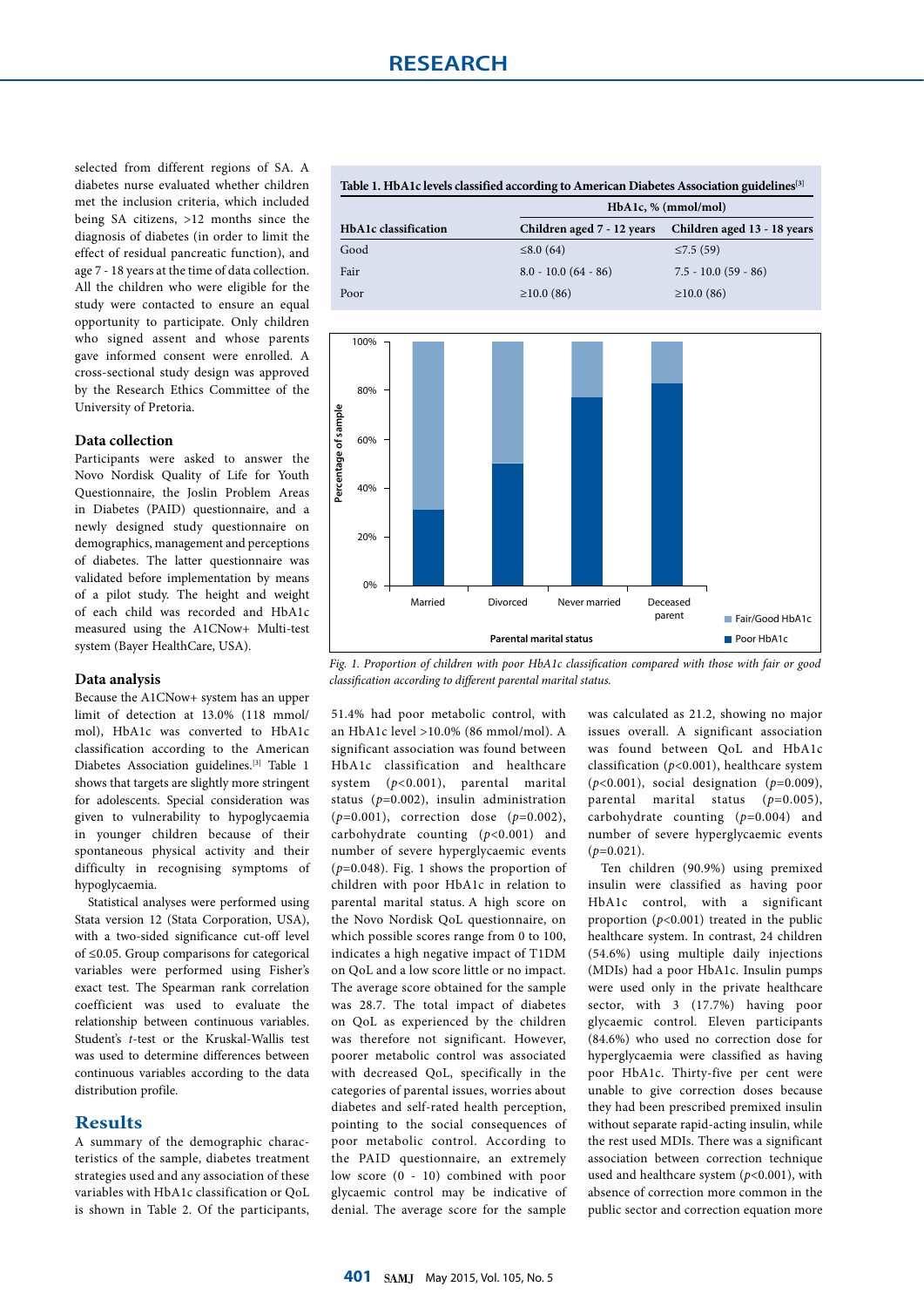**Table 2. Demographic characteristics of the sample, diabetes treatment regimens used and their association with HbA1c and QoL outcomes**

|                                                                                                                                                                                                                                                                                                               |                          | p-value      |                        |
|---------------------------------------------------------------------------------------------------------------------------------------------------------------------------------------------------------------------------------------------------------------------------------------------------------------|--------------------------|--------------|------------------------|
| Variable                                                                                                                                                                                                                                                                                                      | $T1DM$ children $(N=80)$ | <b>HbA1c</b> | QoL                    |
| Age (years), mean (SD)                                                                                                                                                                                                                                                                                        | 12.9(2.7)                | <b>NS</b>    | <b>NS</b>              |
| Female, %                                                                                                                                                                                                                                                                                                     | 56.3                     | <b>NS</b>    | <b>NS</b>              |
| BMI, median (IQR)                                                                                                                                                                                                                                                                                             | $18.9(15.7 - 21.4)$      | <b>NS</b>    | <b>NS</b>              |
| Diabetes duration (years), median (IQR)                                                                                                                                                                                                                                                                       | $4.0(2 - 6.3)$           | <b>NS</b>    | <b>NS</b>              |
| Public healthcare system (%)                                                                                                                                                                                                                                                                                  | 48.7                     | < 0.001      | $< 0.001$ <sup>*</sup> |
| $HbA1c$ classification $(\%)$                                                                                                                                                                                                                                                                                 |                          |              | $<$ 0.001 $^{\circ}$   |
| Good                                                                                                                                                                                                                                                                                                          | 24.3                     |              |                        |
| Fair                                                                                                                                                                                                                                                                                                          | 24.3                     |              |                        |
| Poor                                                                                                                                                                                                                                                                                                          | 51.4                     |              |                        |
| Parental marital status (%)                                                                                                                                                                                                                                                                                   |                          | 0.002        | $0.005*$               |
| Married                                                                                                                                                                                                                                                                                                       | 50.6                     |              |                        |
| Divorced                                                                                                                                                                                                                                                                                                      | 8.9                      |              |                        |
| Never married                                                                                                                                                                                                                                                                                                 | 25.3                     |              |                        |
| Widowed                                                                                                                                                                                                                                                                                                       | 15.2                     |              |                        |
| Insulin administration (%)                                                                                                                                                                                                                                                                                    |                          | 0.001        | <b>NS</b>              |
| Premixed                                                                                                                                                                                                                                                                                                      | 13.8                     |              |                        |
| Syringes                                                                                                                                                                                                                                                                                                      | 2.5                      |              |                        |
| <b>MDIs</b>                                                                                                                                                                                                                                                                                                   | 62.5                     |              |                        |
| Pump                                                                                                                                                                                                                                                                                                          | 21.2                     |              |                        |
| Correction dose technique (%)                                                                                                                                                                                                                                                                                 |                          | 0.002        | <b>NS</b>              |
| No correction                                                                                                                                                                                                                                                                                                 | 17.5                     |              |                        |
| Set dose                                                                                                                                                                                                                                                                                                      | 10.0                     |              |                        |
| Sliding scale                                                                                                                                                                                                                                                                                                 | 35.0                     |              |                        |
| Correction equation                                                                                                                                                                                                                                                                                           | 27.5                     |              |                        |
| Unknown                                                                                                                                                                                                                                                                                                       | 10.0                     |              |                        |
| Carbohydrate counting (%)                                                                                                                                                                                                                                                                                     | 33.8                     | < 0.001      | $0.004^*$              |
| Regular exercise (%)                                                                                                                                                                                                                                                                                          |                          | <b>NS</b>    | <b>NS</b>              |
| No physical activity                                                                                                                                                                                                                                                                                          | 21.5                     |              |                        |
| 1 - 2 days per week for $\geq$ 30 min per day                                                                                                                                                                                                                                                                 | 48.1                     |              |                        |
| 3 - 4 days per week for $\geq$ 30 min per day                                                                                                                                                                                                                                                                 | 22.8                     |              |                        |
| $\geq$ 5 days per week for $\geq$ 30 min per day                                                                                                                                                                                                                                                              | 7.6                      |              |                        |
| Severe hypoglycaemic events $(n)$ , median $(IQR)$ 0 $(0 - 1)$                                                                                                                                                                                                                                                |                          | <b>NS</b>    | <b>NS</b>              |
| Severe hyperglycaemic events $(n)$ , median (IQR) 1 $(0 - 4)$                                                                                                                                                                                                                                                 |                          | 0.048        | $0.021$ <sup>†</sup>   |
| SD = standard deviation; BMI = body mass index ((kg/m <sup>2</sup> ); IQR = interquartile range; NS = non-significant at $\alpha \le 0.05$ .<br>'Both PAID and Novo Nordisk Quality of Life for Youth Questionnaire found to be significant, with<br><sup>†</sup> PAID questionnaire found to be significant. |                          |              |                        |

frequently used in the private sector. A notable proportion of 36 children (89.6%) who were not using carbohydrate counting were above the recommended targets set by the American Diabetes Association, and again a significant difference was seen between healthcare systems (*p*<0.001).

# **Discussion**

This study observed several factors in clinical practice that were associated with poor metabolic control and/or decreased QoL for a child with T1DM, thereby limiting the success of diabetes management. These factors included use of public healthcare, use of premixed insulin (without a correction pen), lack of correction doses, absence of carbohydrate counting, increased number of severe hyperglycaemic events and singleparent households.

Patients treated in the public healthcare system demonstrated a significant association with the use of premixed insulin (*p*<0.001), no correction dose for hyperglycaemia (*p*<0.001) and lack of carbohydrate counting (*p*<0.001) compared with patients treated in private healthcare settings. Several obstacles specific to public healthcare may be responsible for these associations. The availability of testing strips in governmentfunded facilities is not standard and moreover is severely limited. Correction doses and carbohydrate counting cannot be properly used if the child cannot test his or her blood glucose at least four times a day.<sup>[3]</sup> Currently children receive between 50 to 100 test strips per month, but this very much depends on the facility's budget and stock of test strips (Mrs Corine Verwey, personal communication). Given that an insufficient number of test strips are available, testing intensively for a few consecutive days a month may provide more useful information than twice-daily measurements and permit healthcare professionals to make informed decisions about blood glucose patterns and insulin dose adjustments.<sup>[4]</sup> Previous research investigating the obstacles that public healthcare professionals face in managing diabetes patients listed staff shortages, budgetary constraints and the lack of culturally appropriate and simple educational material.<sup>[5]</sup> Studies also found that an excessive patient load limited doctors' ability to provide education to patients during routine consultations, and that lack of post-basic training and a deficiency of diabetes knowledge on the part of nurses may have contributed to the poorer health outcomes of children treated at government diabetes clinics, [5] contrasting with the availability of diabetes nurse educators in private facilities.

Almost all the children using premixed insulin were classified as having poor HbA1c. Premixed insulin is often prescribed to children with low treatment compliance because fewer injections are needed, which may explain the very poor success seen with this insulin administration technique. However, if this is true it presents a contradiction. Children using this type of insulin require consistent carbohydrate intake to balance insulin action profile and prevent hypoglycaemia during periods of peak insulin action, especially overnight.<sup>[6]</sup> If patients are non-compliant in taking insulin, dietary compliance cannot be expected to be high. Another reason why a patient may be prescribed premixed insulin is its relatively low cost; however, children should also have access to rapid-acting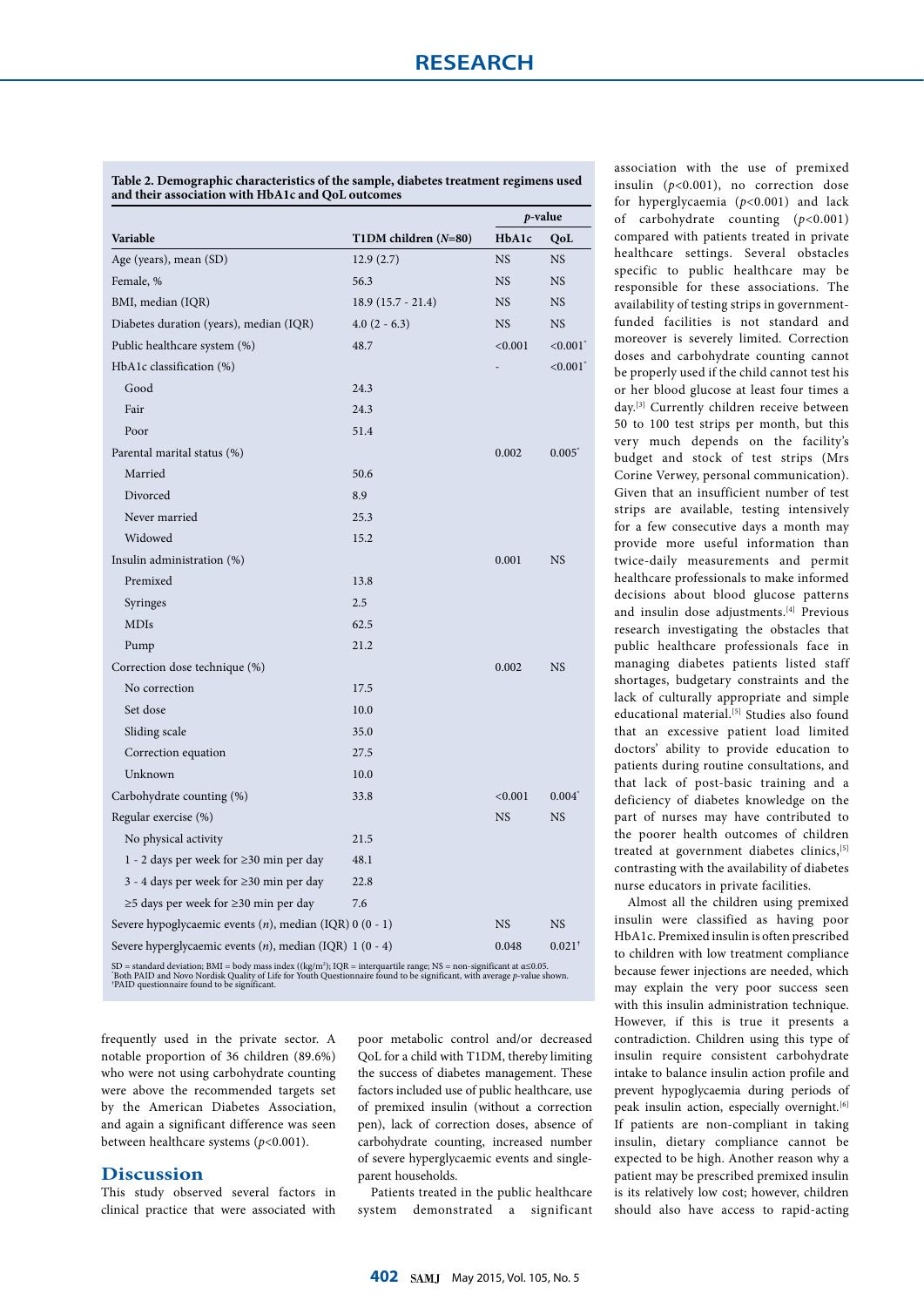insulin to control hyperglycaemia and treat ketones, thus negating any cost benefit. Physicians at both private and government institutions have the ability to prescribe an MDI regimen. Previous research has shown no correlation between an increased number of daily injections and adverse OoL,<sup>[7]</sup> and we also found no association between insulin administration and QoL. Changing to a more intensive MDI regimen would therefore facilitate improved glycaemic control without impacting negatively on QoL.

Standard formulae have been created to calculate the number of additional units of insulin requiring administration to correct hyperglycaemia,[8] but such methods are not discussed in international guidelines for the treatment of children with T1DM.[3,4] It is therefore not surprising that correction doses are not standardised in SA. Patients using premixed insulin without access to rapid-acting insulin have no way to correct hyperglycaemia, ensuring the failure of this insulin administration strategy and placing the child at high risk for diabetic ketoacidosis and complications of poor glycaemic control. Children who were not taking correction doses while on an MDI regimen demonstrate a lack of resource utility. They were not educated in correct hyperglycaemia management despite the availability of rapid-acting insulin that could be used to improve metabolic control. As previously mentioned, the use of correction doses is highly dependent on the availability of testing strips, and this may have influenced correction options given to the child. Should children have stable access to test strips, a tool to educate patients on correction doses is the plastic insulin dosage guide designed by Kaufman *et al*. [9] This plastic card enables patients to easily determine the number of insulin units needed to correct hyperglycaemia based on current blood glucose readings. The tool can be adjusted as the child's insulin sensitivity changes, thereby including the advantages of both sliding scale and correction equation methods while accommodating children with low literacy and numeracy skills.

Carbohydrate counting was seen as the most important influence on QoL. Once a child understands how food affects their blood glucose, they are empowered to make healthy dietary decisions without feeling deprived. However, carbohydrate counting requires intensive dietary education and blood glucose monitoring, which may not be available. Lack of sufficient numeracy and literacy skills, as well as food-security issues, are further barriers to this diabetes management strategy. A more suitable method in resource-limited settings may be the use of a consistent eating plan with the flexibility to swap food items with the same carbohydrate content.<sup>[4]</sup> This strategy could facilitate a gain in QoL while achieving improved glycaemic control without the need for additional testing strips, although comprehensive dietary education would still be necessary.

The number of severe hyperglycaemic events was seen to be significantly associated with HbA1c classification and QoL (*p*=0.048). This seems intuitive, since increasing frequency of hyperglycaemia will elevate HbA1c. It is possible that children who experienced more frequent diabetic ketoacidosis or hospitalisation with hyperglycaemia believe that their diabetes is unmanageable, thus decreasing their QoL. There was no difference in hypoglyacaemic episodes according to site (*p*=0.9295) or insulin regimen  $(p=0.5111)$ .

This study did not find any association between regular exercise and HbA1c classification or QoL. It was noted that little or no guidance for exercise was given to T1DM children in either public or private healthcare settings. The low proportion of T1DM children participating in sport in this study implies that exercise

is not undertaken for clinical reasons but rather for social reasons or school requirements, suggesting that exercise is not likely to be maintained after school. Previous studies have failed to show improved glycaemic control with regular exercise, and the majority of the guidelines for T1DM management during exercise are based on personal experience.<sup>[10]</sup> Despite this, exercise for patients with T1DM is considered highly beneficial, resulting in improvement in increased glucose utilisation, insulin sensitivity and weight management and a reduction in cardiovascular risk factors.[11]

It was found that children from single-parent households had decreased glycaemic control and QoL, regardless of healthcare system or management options used. The significant association found between HbA1c and parental marital status (*p*=0.002) supports previous research indicating that family support is crucial in diabetes management for children.[12] Research has shown that family members who provide high levels of support for diabetes care have children who adhere better to their diabetes regimens.[13] Parents who anticipate imperfect blood glucose levels and use effective communication were shown to raise T1DM children without major problems. Doctors should be aware of this risk factor in their patients.

A limitation of this study was the unexpectedly low proportion of T1DM children using public healthcare (48.7%), in contrast to 71.1% of the general SA population making use of government facilities.[14] It is not known whether this difference is due to sampling error or representative of children living with T1DM. Selection bias may have occurred, since the sample consisted only of children who attended diabetes camps; however, these camps were free of charge to children of low socioeconomic status, and advertised to both private and public healthcare patients well in advance. Owing to lack of data on the number of children living with T1DM in SA, it was difficult to calculate the power of this study. It is currently estimated that between 5 000 and 10 000 children are living with T1DM in SA (Dr David Segal, personal communication). Despite these caveats, data concerning the success of various management techniques are valid and may be used to highlight clinical practices that are linked to unsatisfactory diabetes management. We believe that our results can be generalised to a large majority of SA children with T1DM, as our study included a wide range in age, duration of diabetes and ethnicity in both the public and private healthcare sectors.

We recommend that the SA National Department of Health consider implementing national policies for the treatment of T1DM in order to standardise diabetes management between healthcare systems. Such guidelines should be developed by practising healthcare professionals and academics in the field. The guidelines should be actively disseminated with the inclusion of in-service training for primary healthcare professionals in order to maximise the adoption of the new clinical standards.<sup>[5]</sup> We also recommend that future international guidelines on the management of diabetes in children and adolescents address insulin dosing methods to correct hyperglycaemia. Greater involvement with schools is also recommended.

### **Conclusion**

This study identified diabetes management strategies that are linked to poor glycaemic control and decreased QoL, which include use of premixed insulin without access to rapid-acting insulin, absence of correction doses for hyperglycaemia, and lack of carbohydrate counting. Treatment strategies at public healthcare facilities were